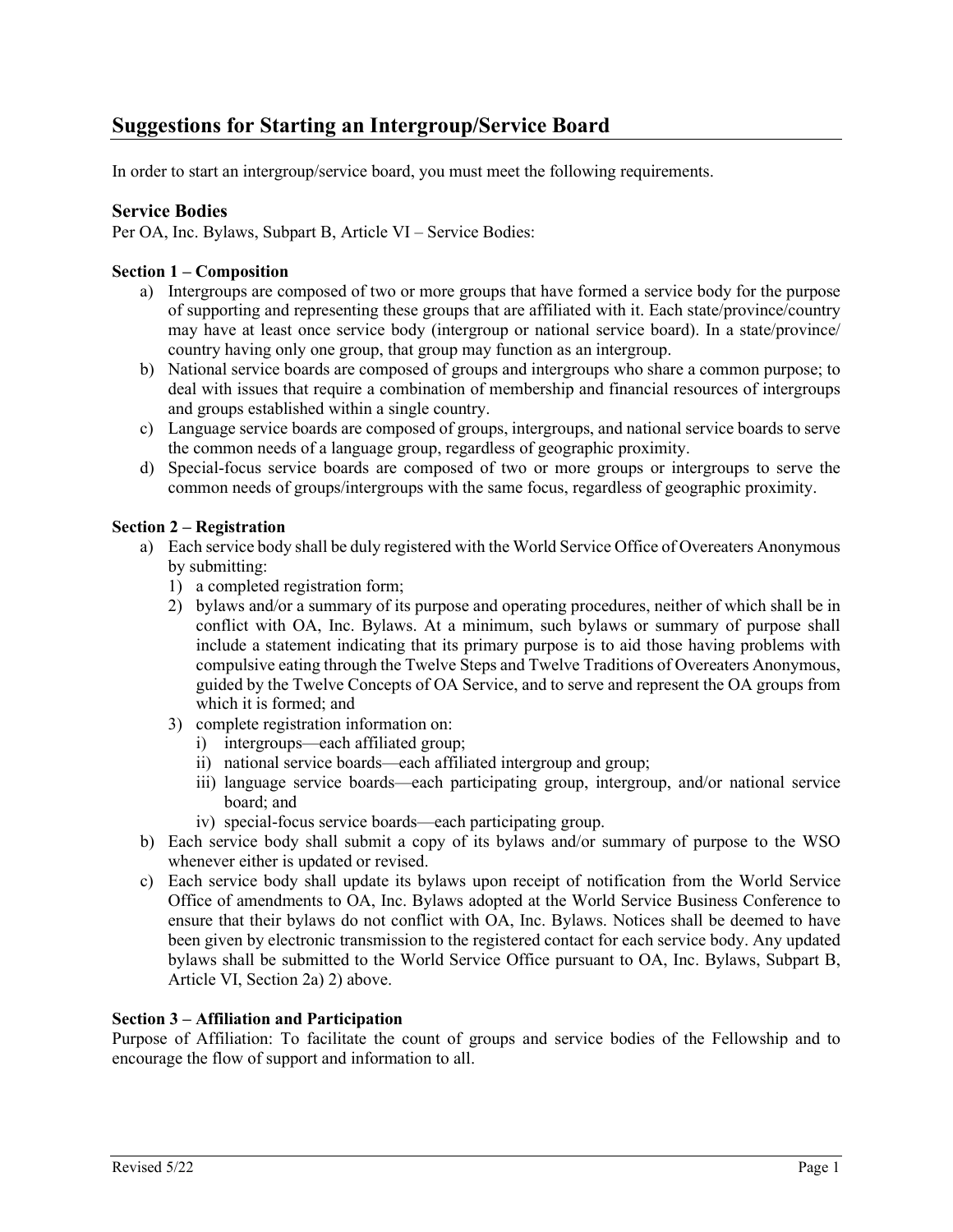Purpose of Participation: To facilitate the support and the flow of information within groups and service bodies that have a common need.

For the purpose of registration and WSBC representation:

- a) An intergroup may affiliate with one national service board if it exists, shall be affiliated with one region, and may participate in one or more language service boards.
- b) A national service board is affiliated with the region where their nation exists and may participate in one or more language service boards.
- c) A language service board may affiliate with one region. When the language service board spans more than one region, it may choose which region to affiliate with. Should a language service board choose to not affiliate with a region, the BOT chair shall assign a trustee to serve as liaison tot hat language service board. The service bodies, and groups acting as service bodies, that participate in a language service board retain their original affiliation.
- d) A special-focus service board may affiliate with one region. When the special focus service board spans more than one region, it may choose which region to affiliate with it. Should a special-focus service board choose not to affiliate with a region, the BOT chair shall assign a trustee to serve as liaison to that special-focus service board. The groups that participate in a special-focus service board retain their original affiliation.

A group may choose to affiliate with an intergroup. The group shall be affiliated with the intergroup's region.

Should a group choose not to affiliate with an intergroup, but affiliates with a national service board, that group shall be affiliated with that national service board's region.

Groups that choose not to affiliate with an intergroup or a national service board shall be affiliated with the region where the group exists, either the geographic region or the Virtual Region.

Any group or service body may participate in the activities (including voting) of another intergroup, national service board, language service board, and/of special-focus service board, and region with their permission.

## **Ways to Carry the Message**

Below are some ways that intergroups and service boards can carry the message.

- Establish a telephone answering system to receive inquiries from newcomers.
- Respond to mail inquiries and route them to local groups.
- Publish regular newsletters or bulletins to keep groups informed about each other and about upcoming OA events.
- Distribute up to date directories of all nearby meetings.
- Ensure that the World Service Office has current information regarding your intergroup/service board and each group that you represent. This includes any new groups, cancellations, revisions to meeting information, and telephone numbers/email addresses of contact people. *(Please indicate the WSO group number(s) on the registration/change form.)*
- Assist newly formed groups in the area.
- Maintain a stock of OA-approved literature for sale.
- Sponsor and arrange workshops, marathons, and other special events for the member groups.
- Establish a Twelfth Step Within Committee to contact compulsive overeaters who need a Twelfth-Step call.